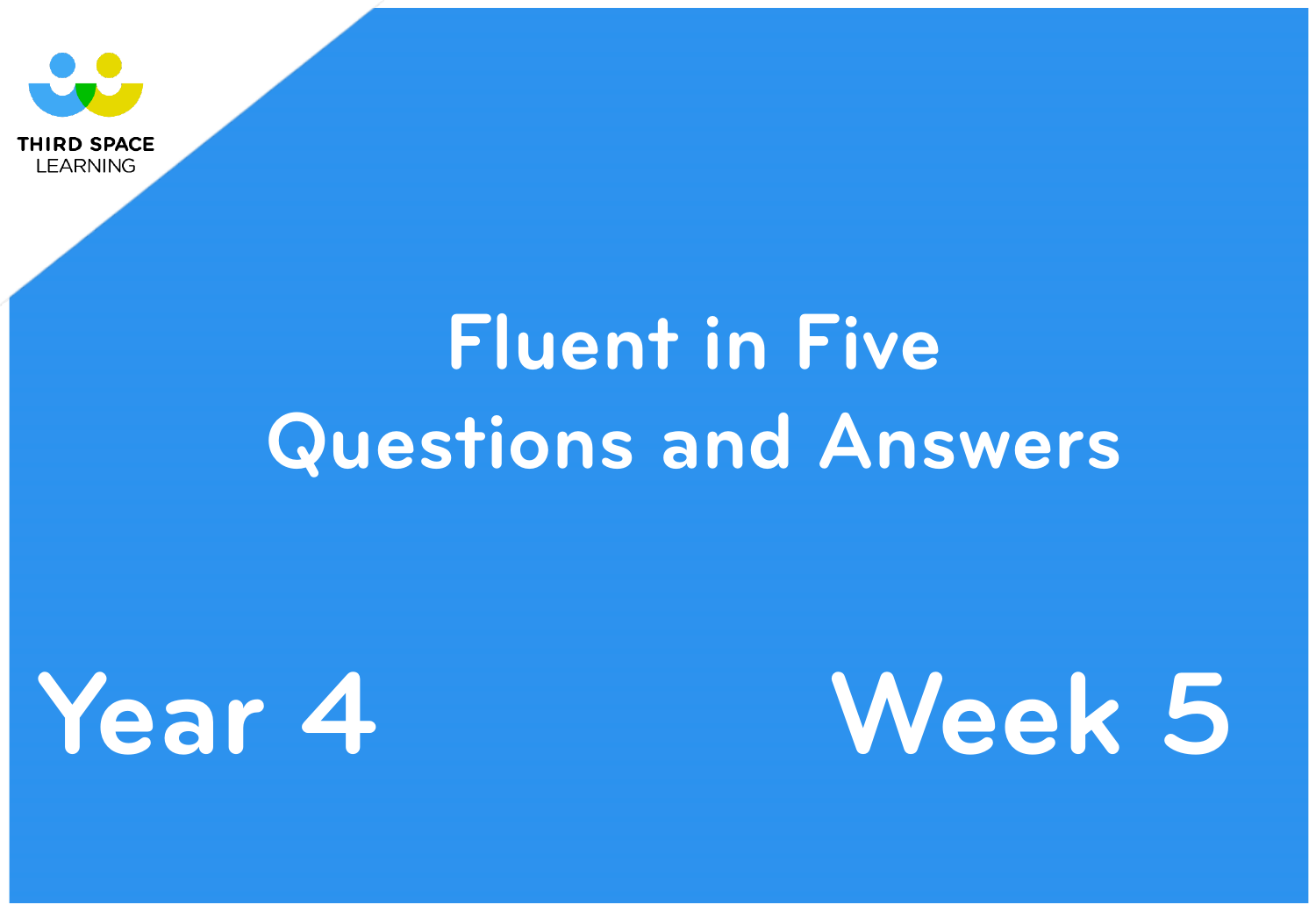

By this week, children should have become familiar with the Fluent in Five challenge and therefore be increasing their speed. All days will feature two questions where written methods should be used.

This week:

- Mental multiplication focuses on multiplying a multiple of 100 by a single digit number, in preparation for the increase in difficulty for written multiplication next week.
- Mental division focuses on dividing multiples of 10 by another multiple of 10.
- Written multiplication is becoming more complex, as children may now start to be becoming familiar with the array or grid method and/or formal multiplication method.
- Written addition and subtraction involves adding or subtracting two 4 digit numbers.
- Mental and written multiplication and division focuses on a range of times table facts.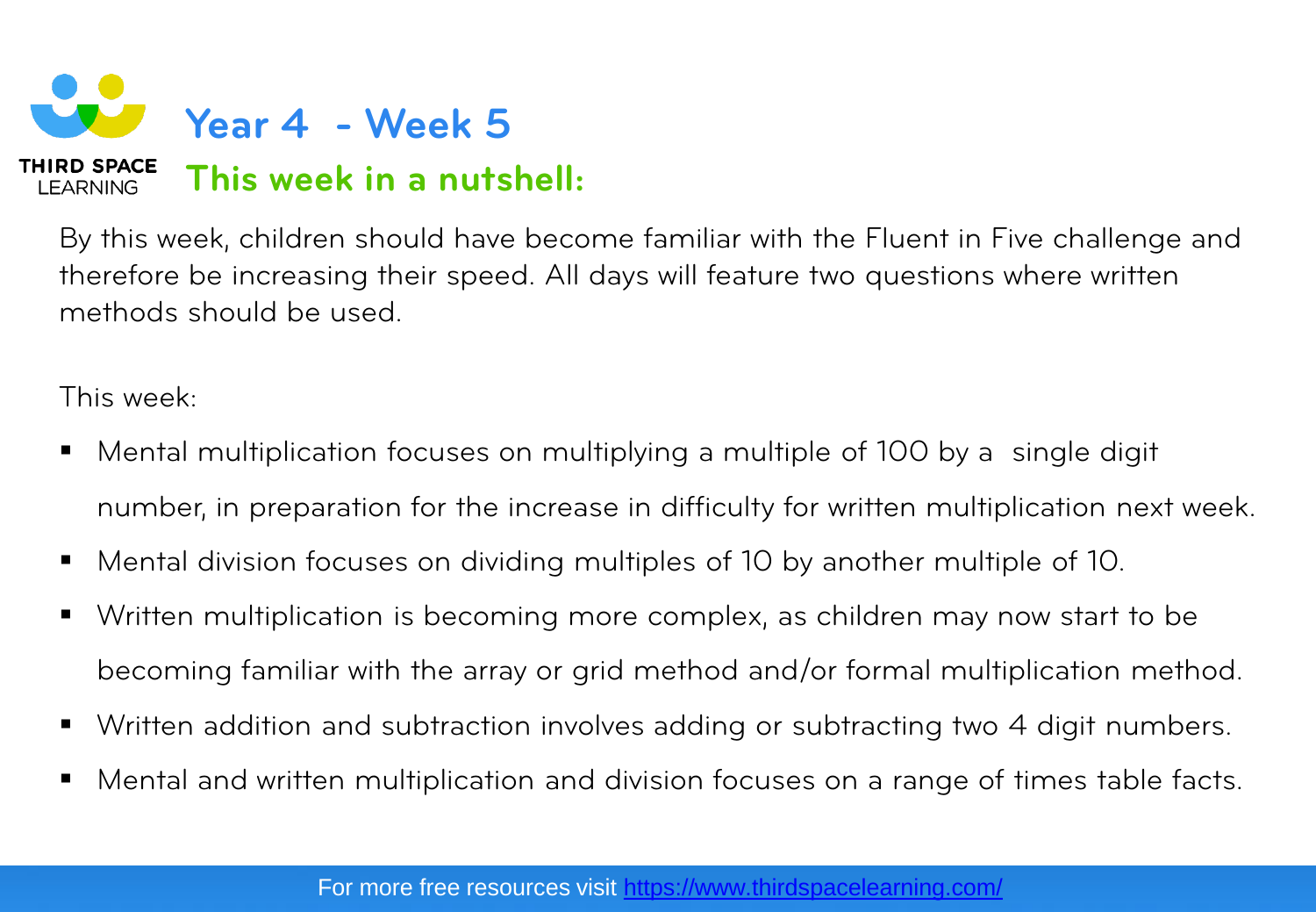





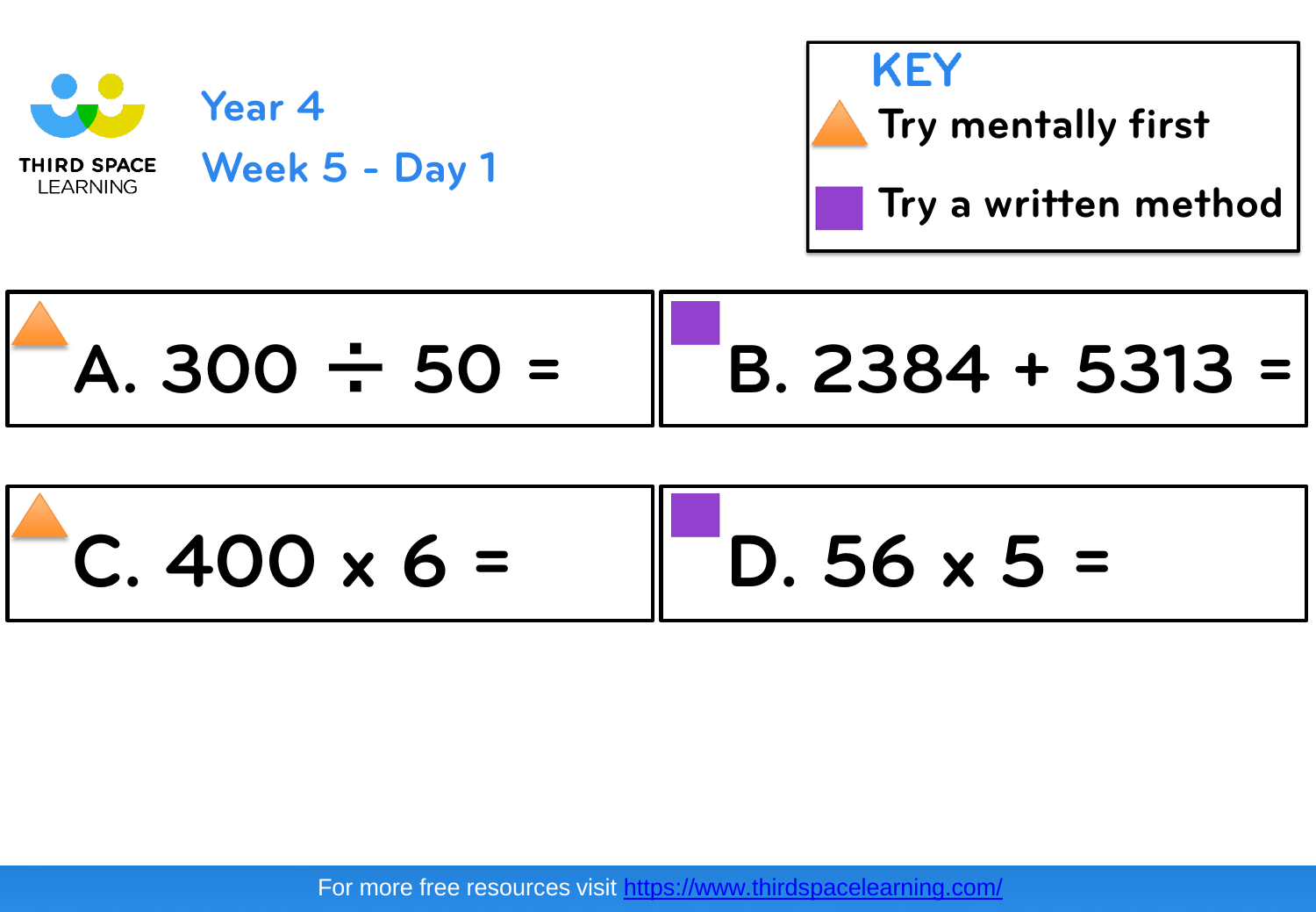

| $C.400 \times 6 =$ | $D.56 \times 5 =$ |
|--------------------|-------------------|
|--------------------|-------------------|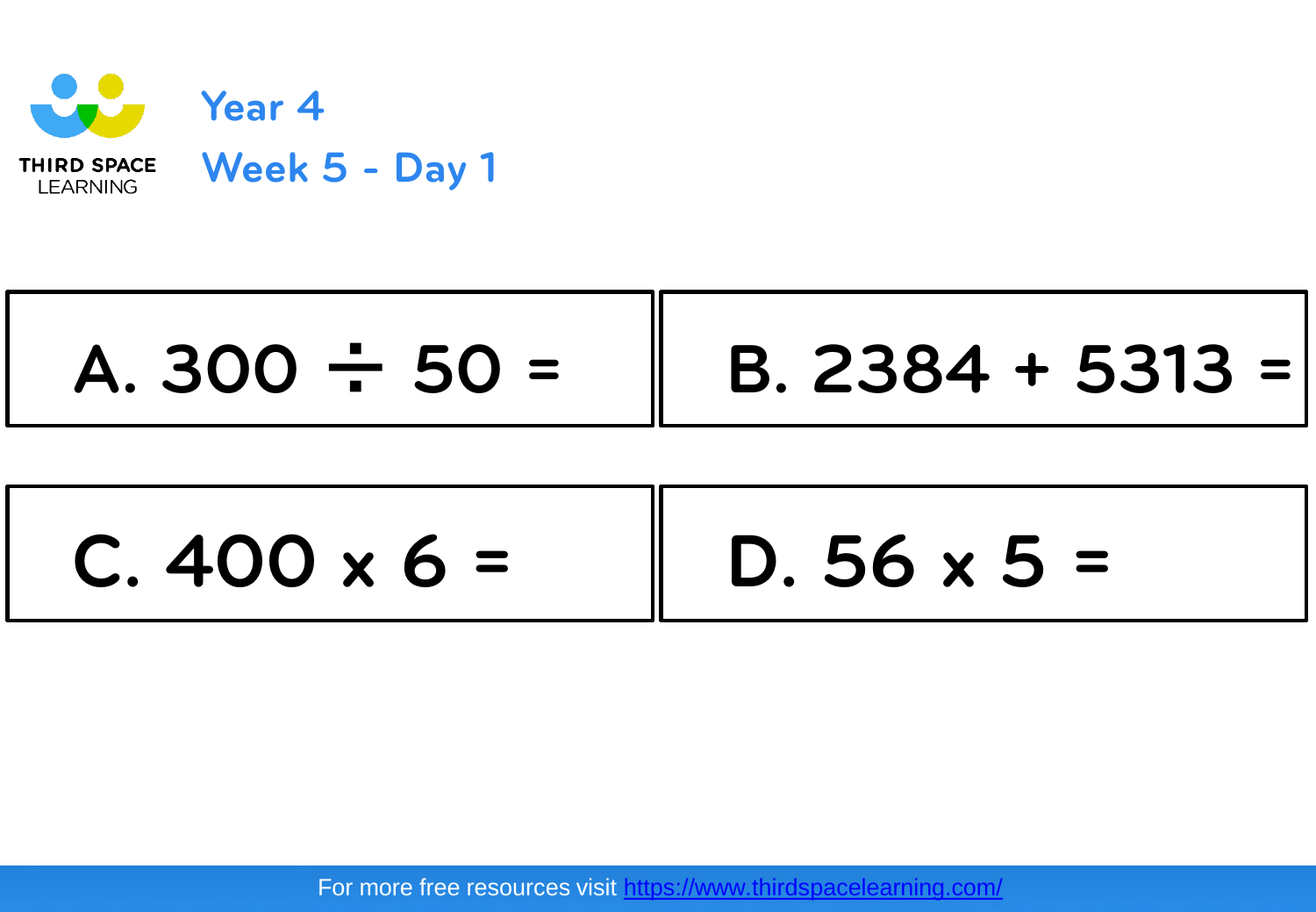

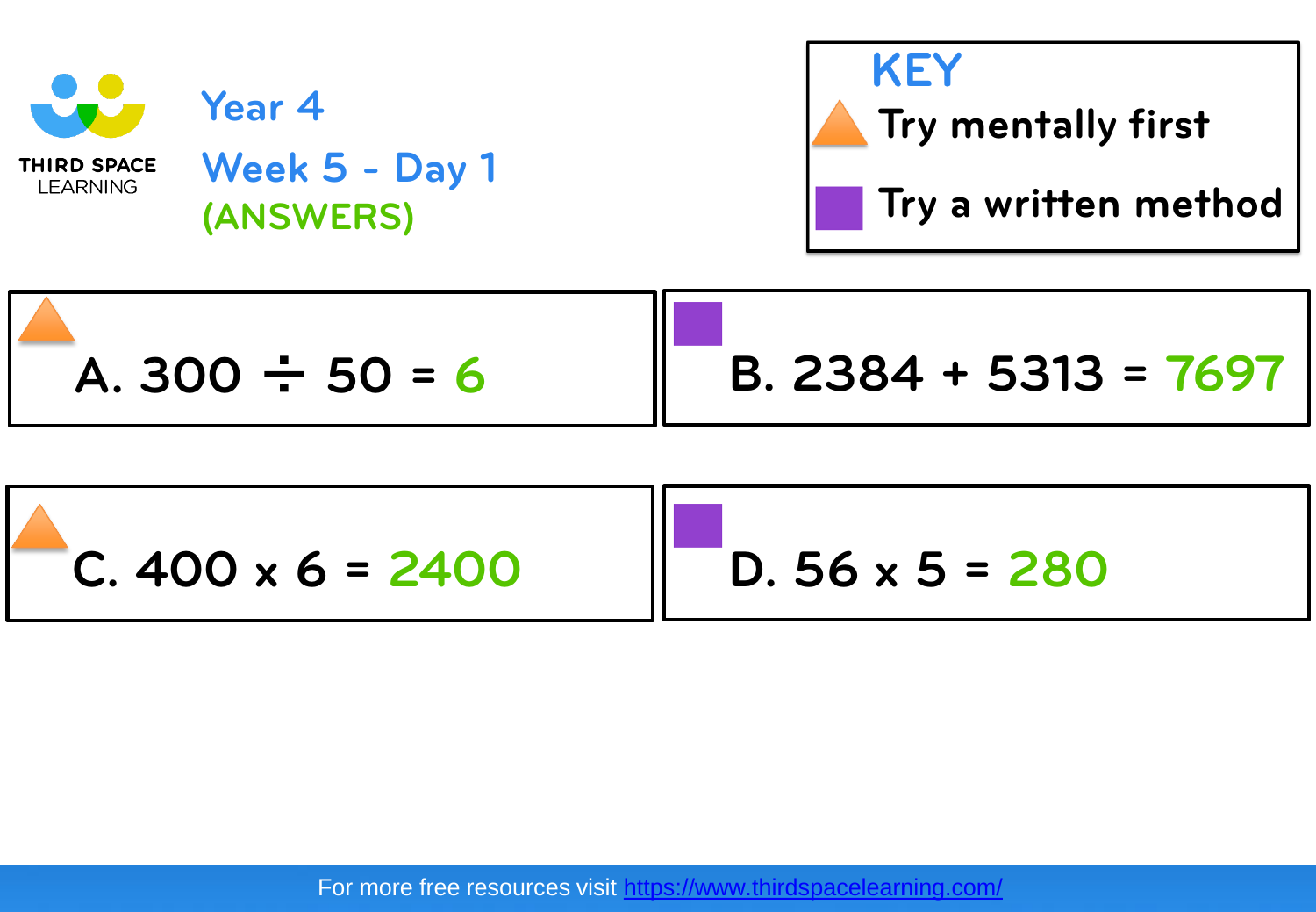





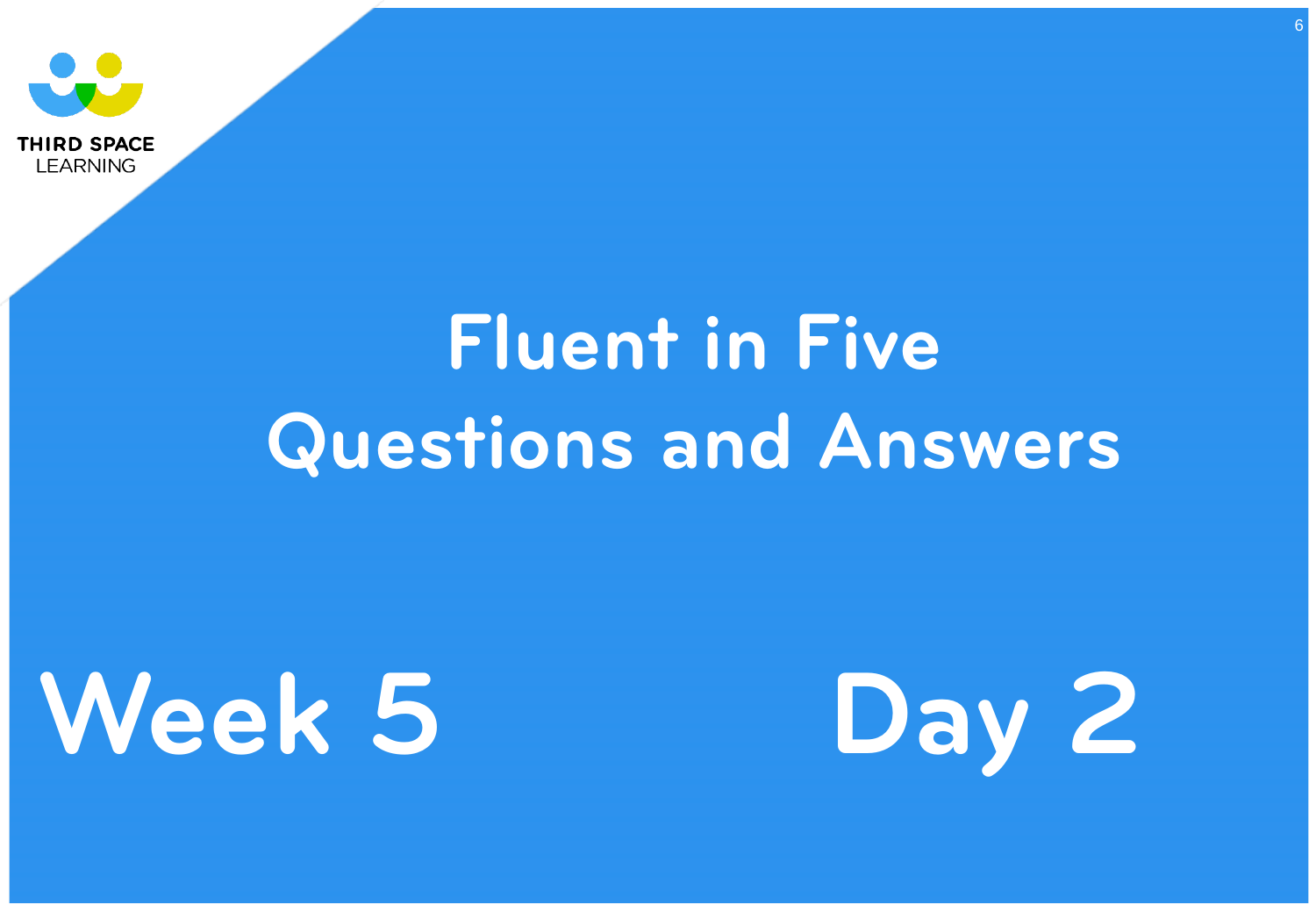





C. 
$$
4594 - 1378 = 0.3 \times 600 =
$$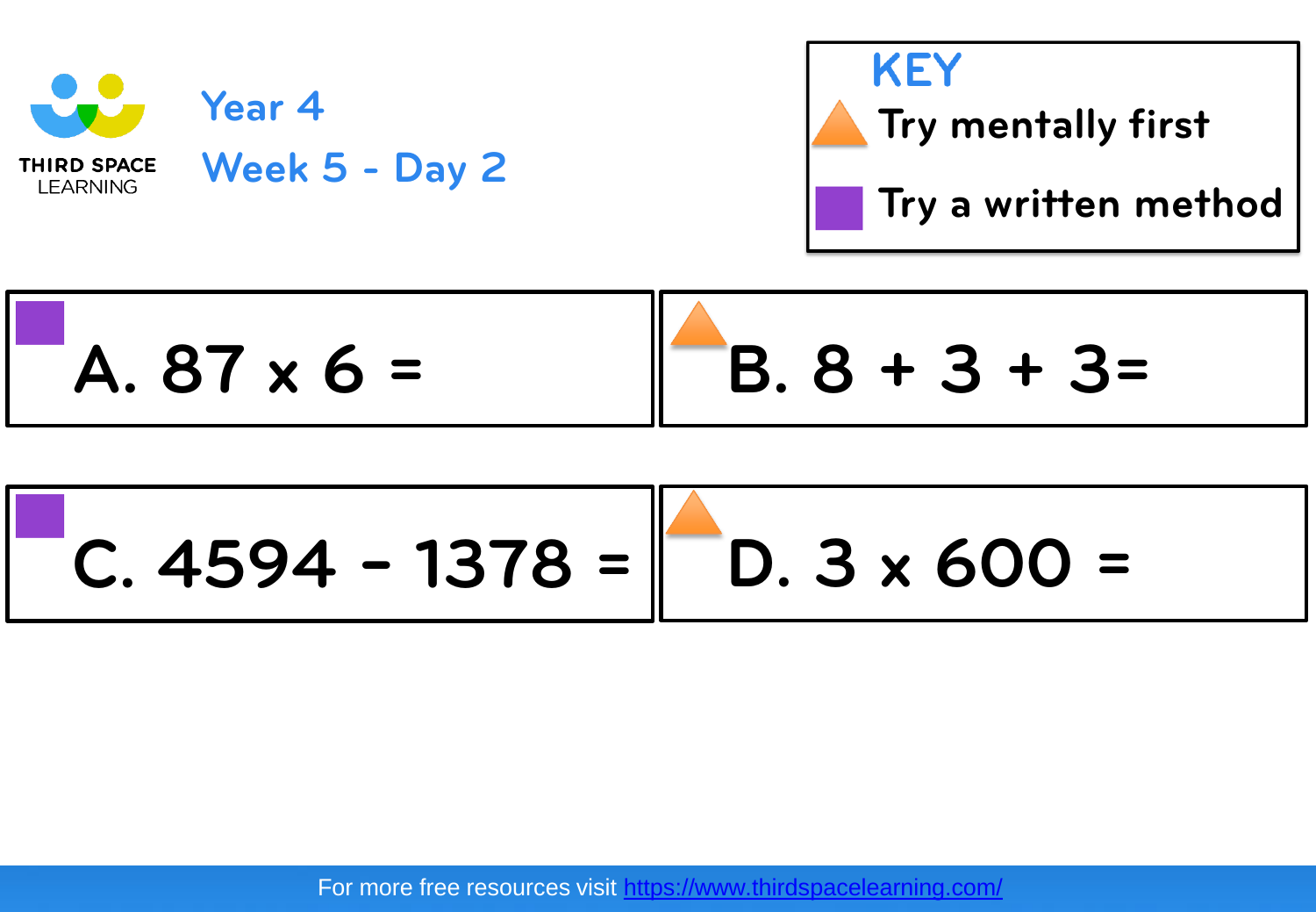

**C. 4594 − 1378 = D. 3 x 600 =**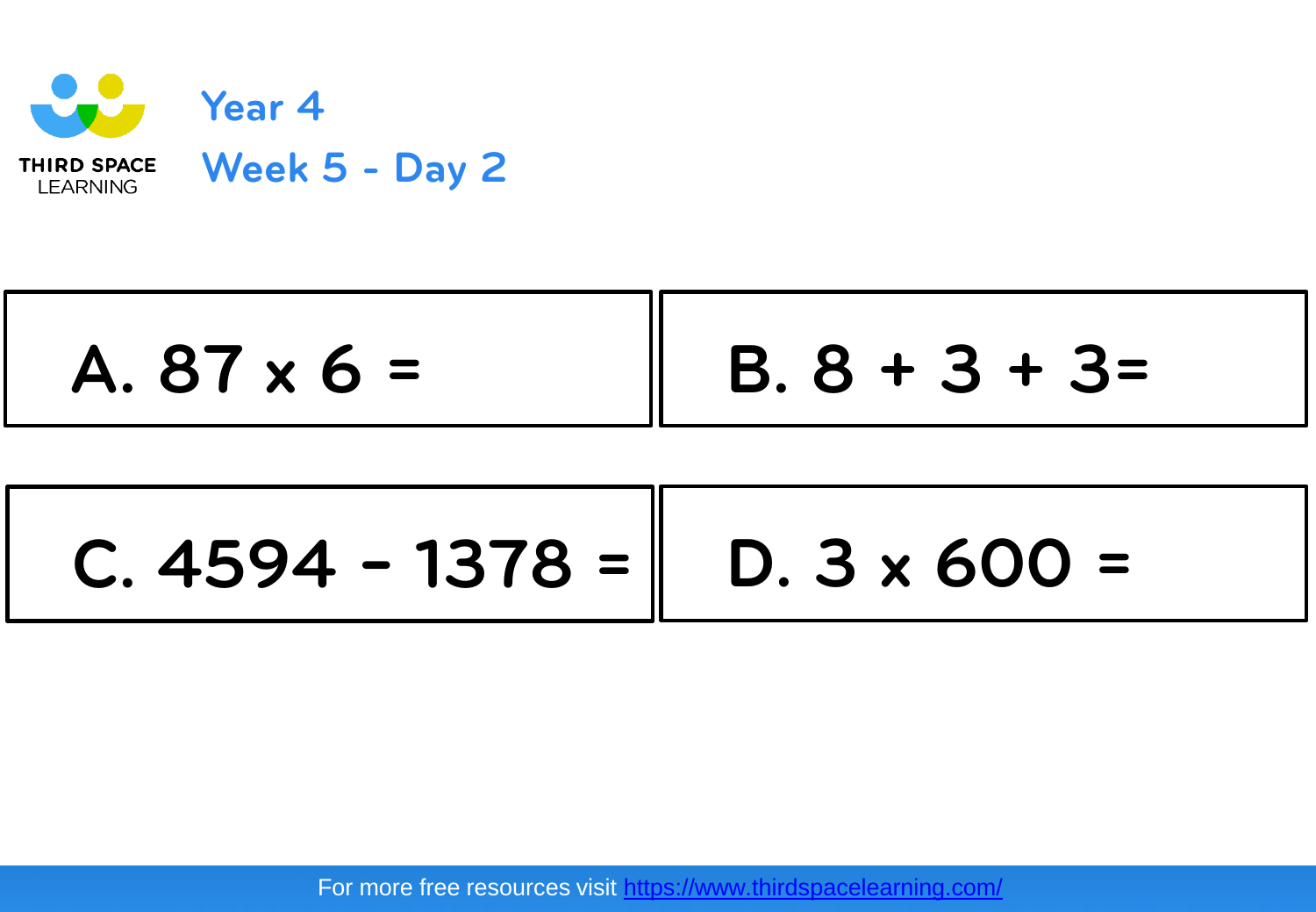

**Week 5 - Day 2 (ANSWERS)**

**Year 4** 





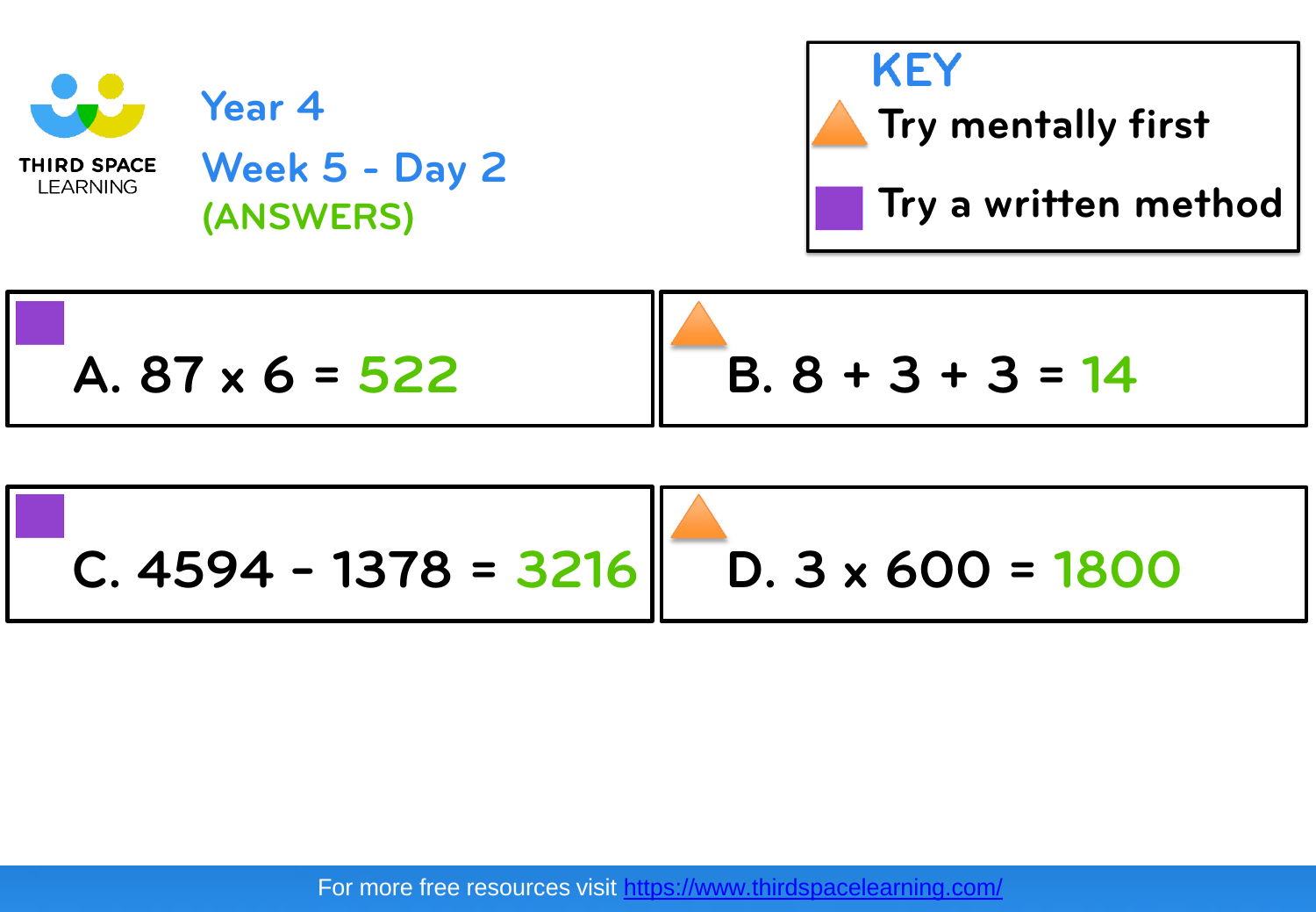





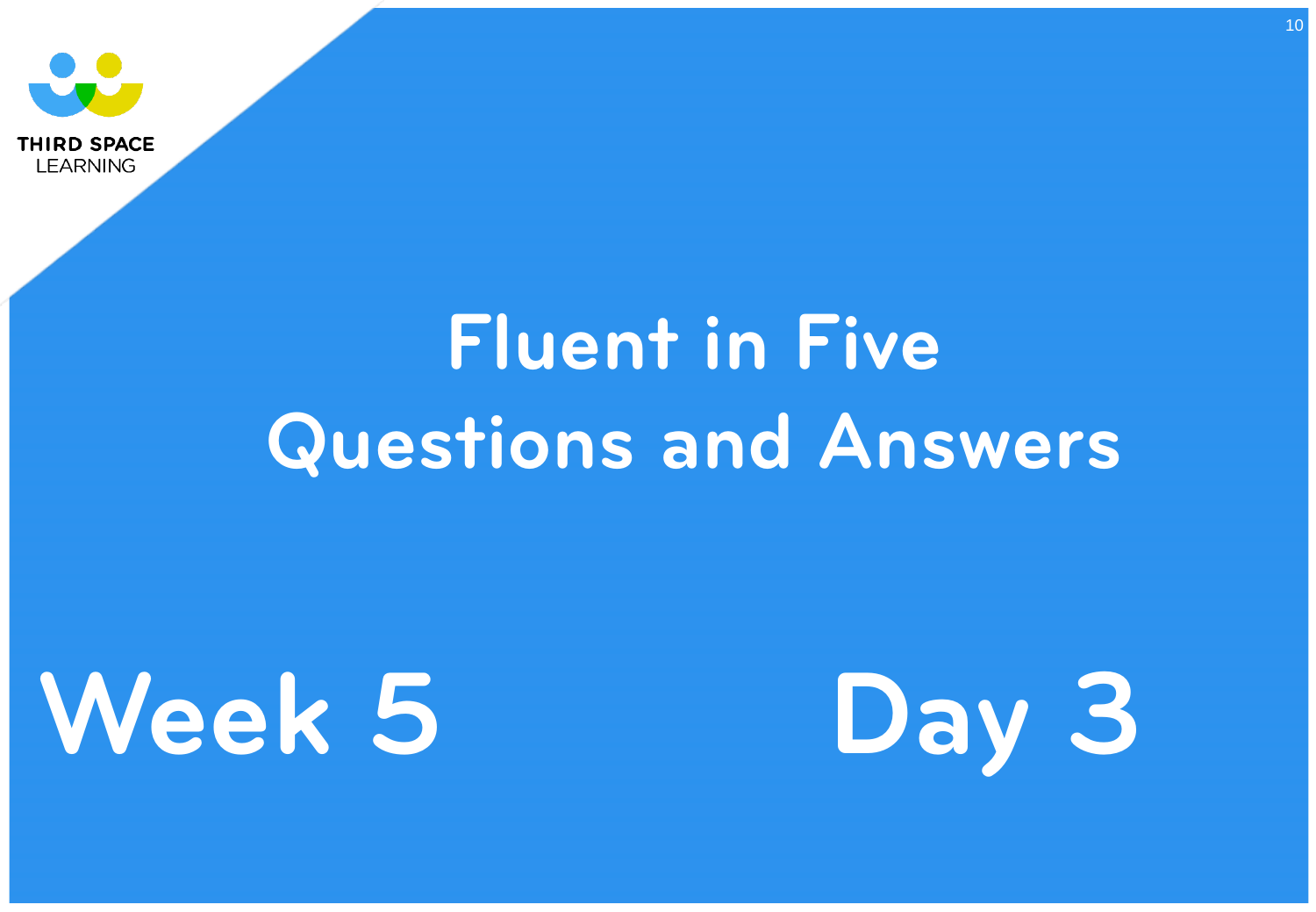

A. 1765 + 7683 = **B. 600 x 7 =** 

 $C. 258 \div 8 = \Box$  D. 600  $\div 60 =$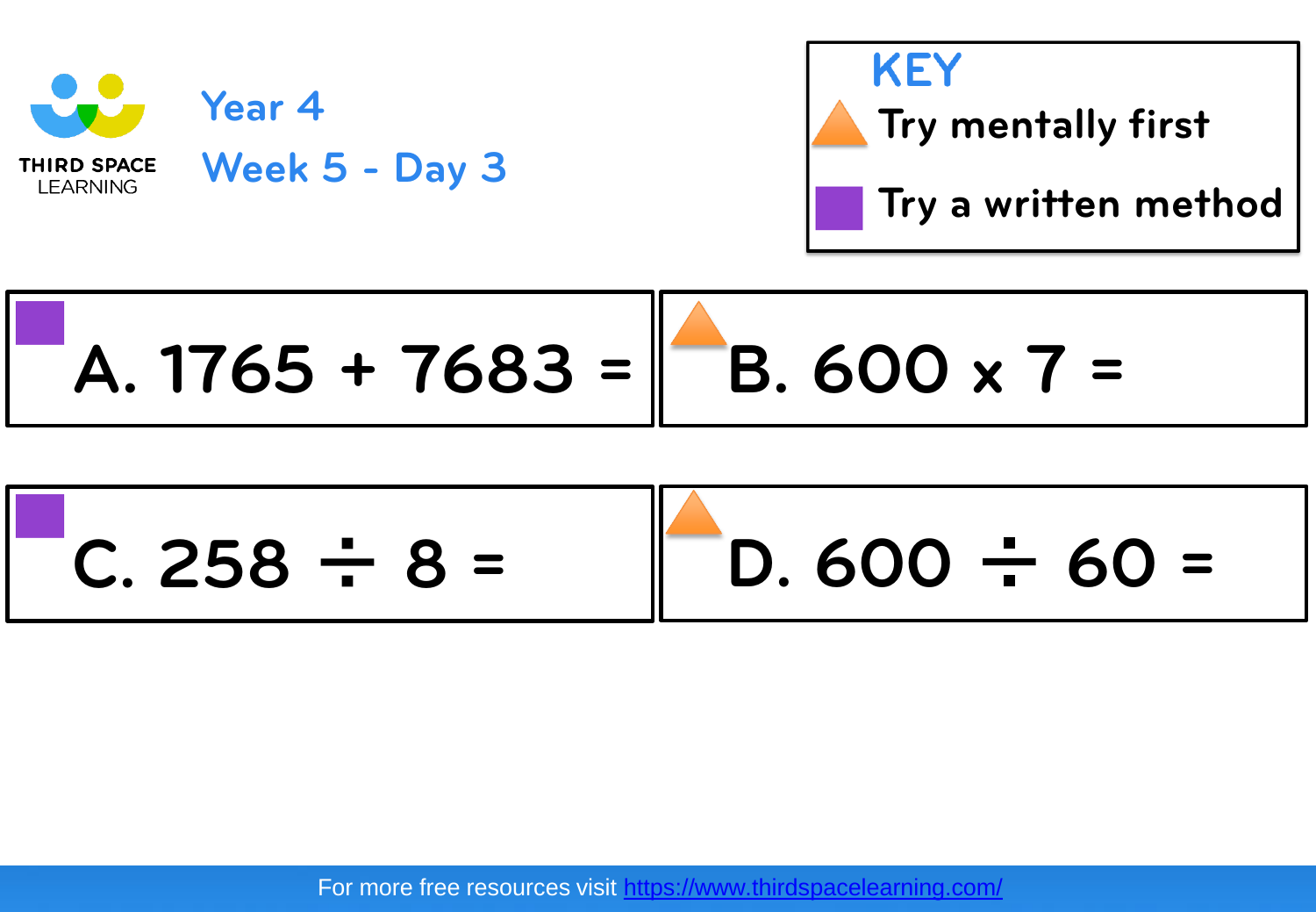

# A. 1765 + 7683 = || B. 600 x 7 =

 $C. 258 \div 8 =$   $\Box$  D. 600  $\div 60 =$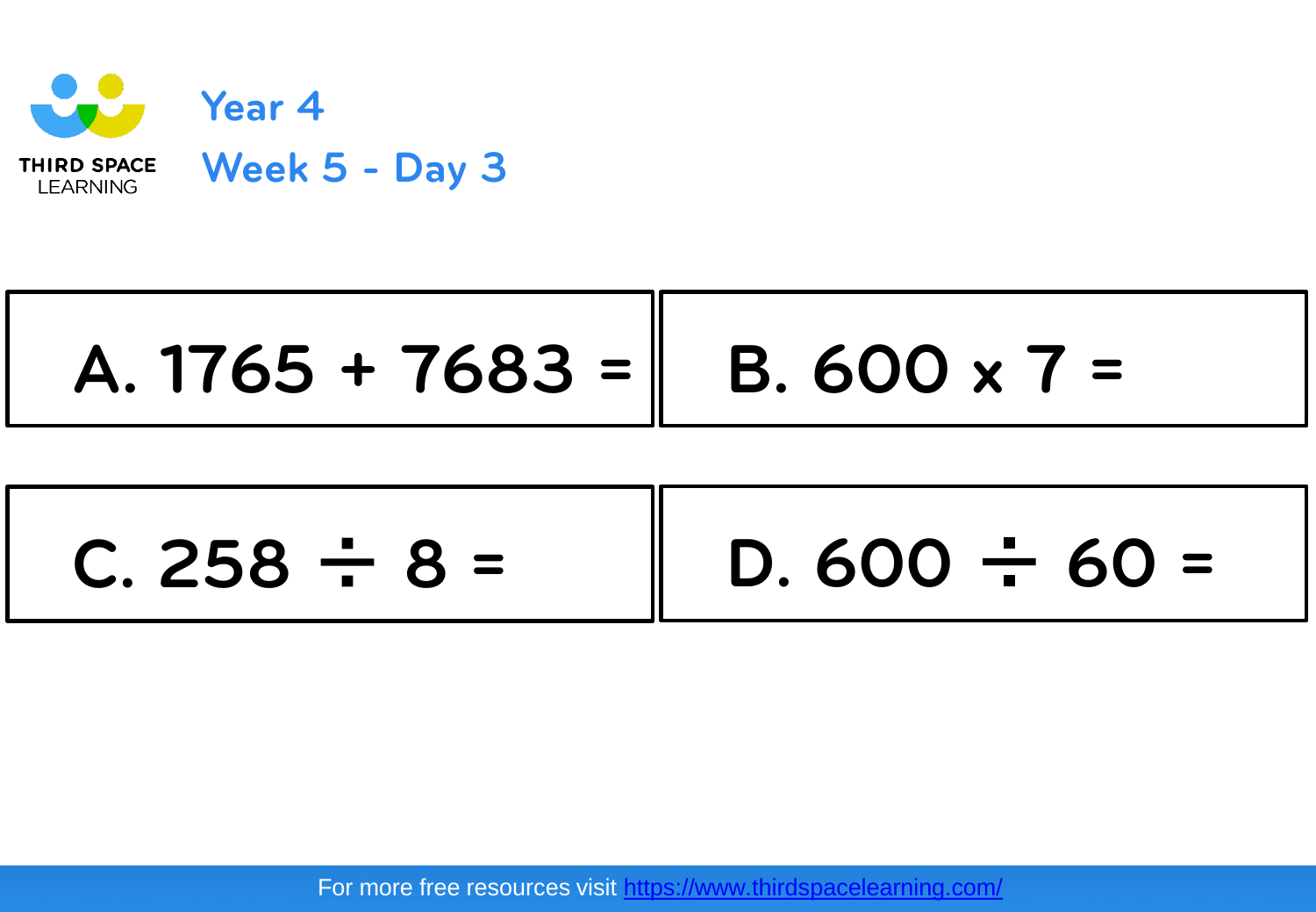

**Week 5 - Day 3 (ANSWERS)**



$$
\begin{array}{|c|c|c|c|c|c|c|c|} \hline \text{A. 1765} + 7683 &= 9448 & \text{B. 600 x 7} &= 4200 \\ \hline \end{array}
$$

**C. 258** ÷ **8 = 32 r 2 D. 600** ÷ **60 = 10**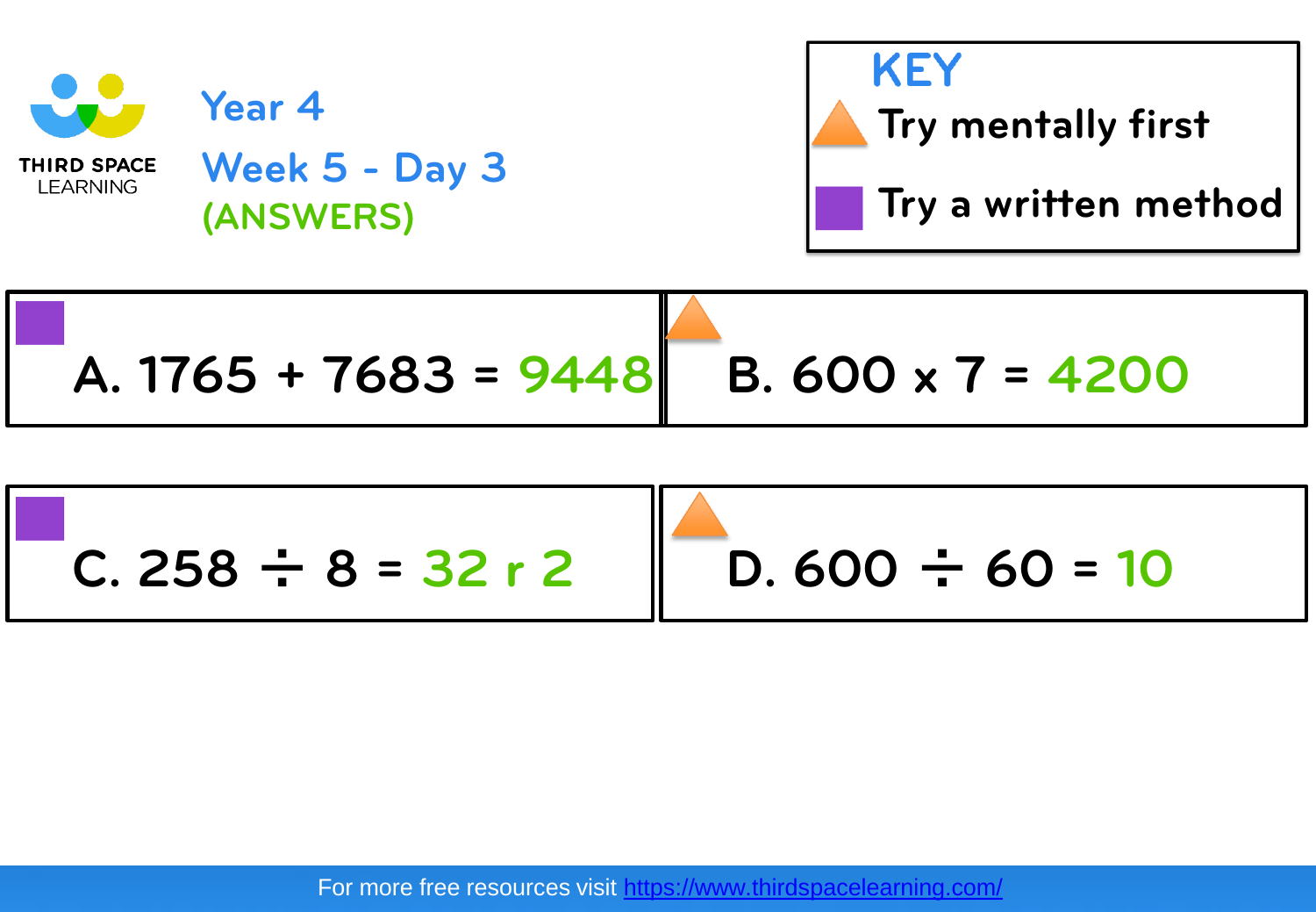





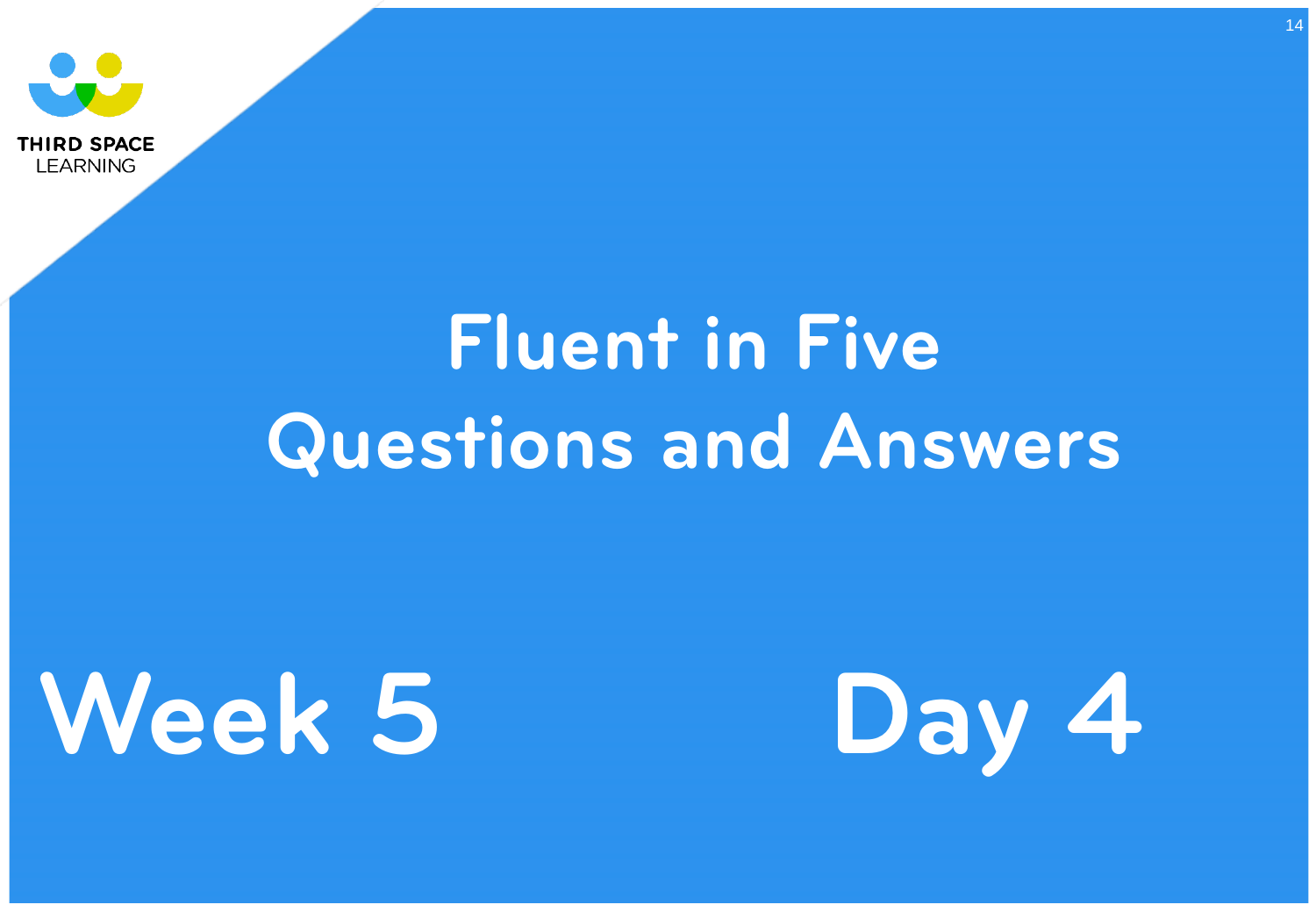





$$
C. ? \div 8 = 496 \qquad D. 4329 + 4329 =
$$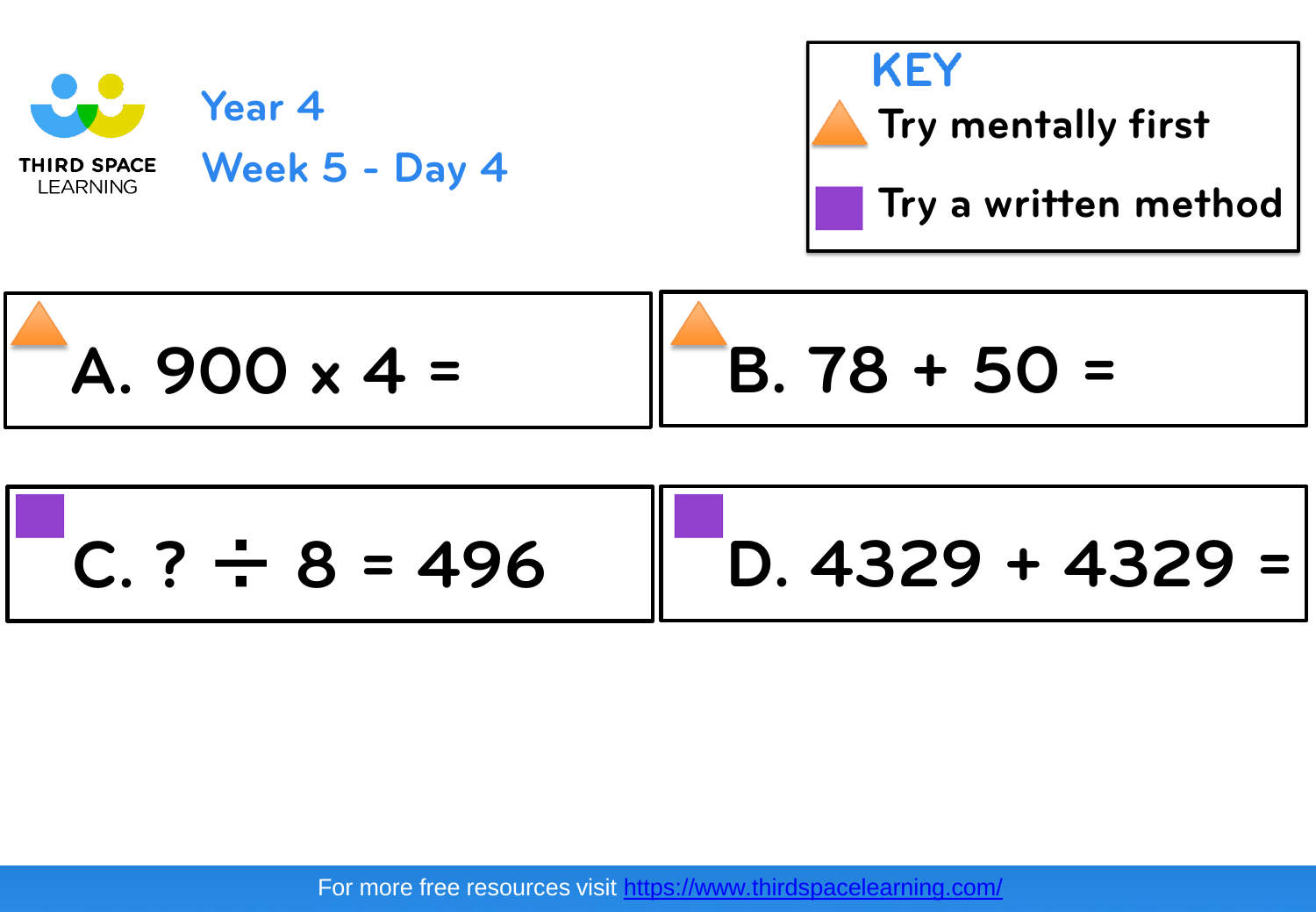

 $C. ? \div 8 = 496$   $\parallel$  D. 4329 + 4329 =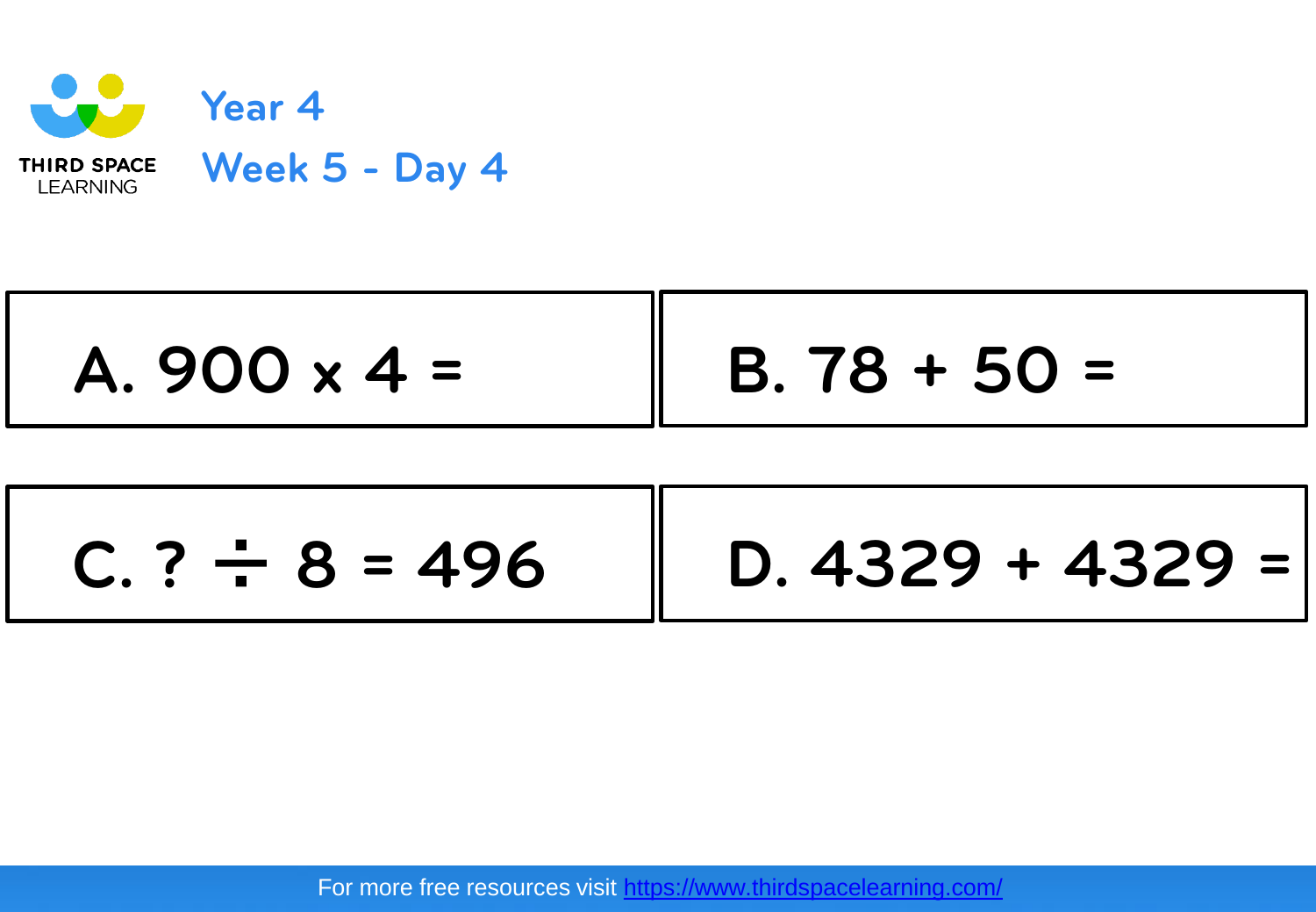

**Week 5 - Day 4 (ANSWERS)**



| A. $900 \times 4 = 3600$ | $B.78 + 50 = 128$ |
|--------------------------|-------------------|
|                          |                   |

| $C.3968 \div 8 = 496$ | D. $4329 + 4329 = 8658$ |
|-----------------------|-------------------------|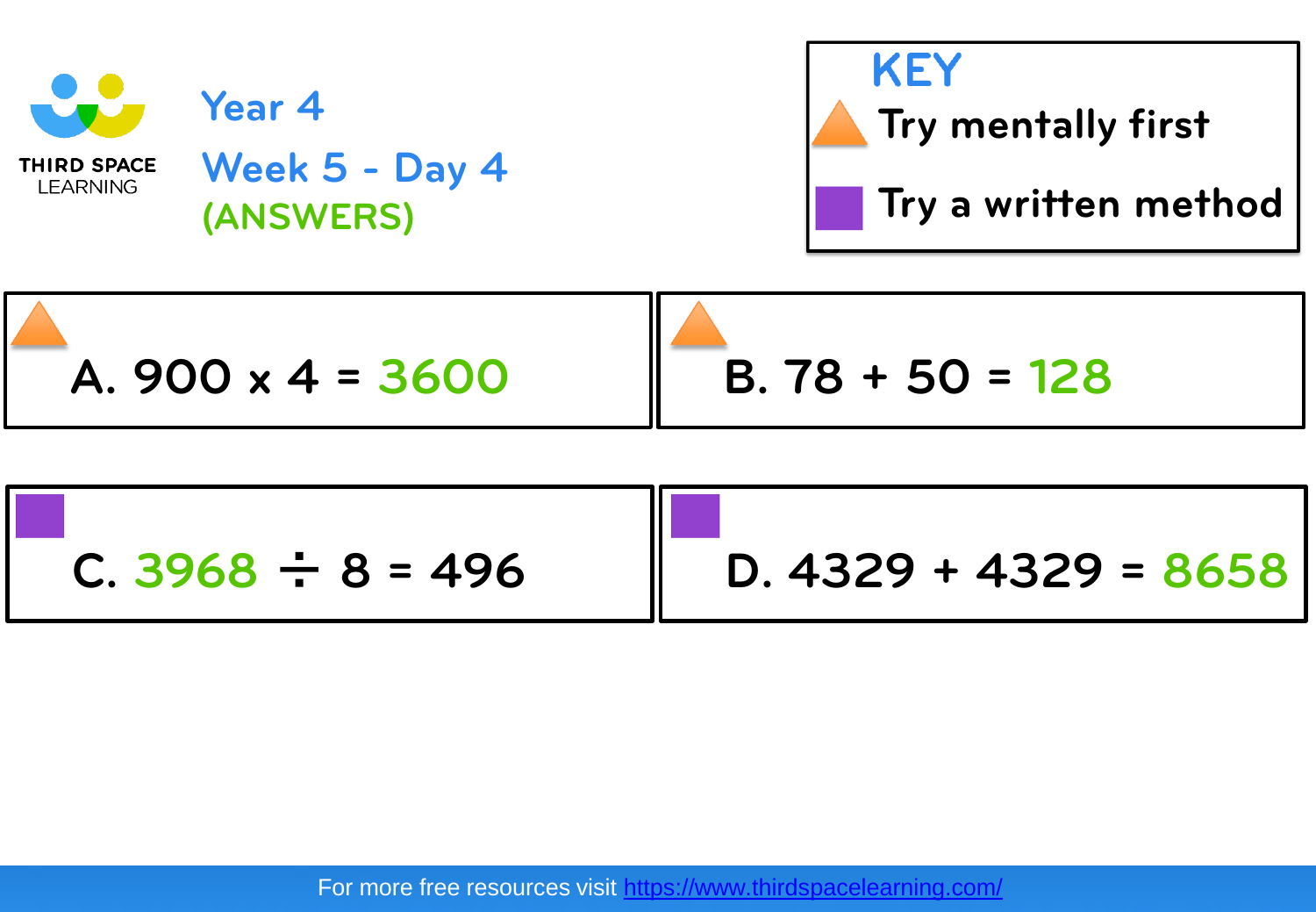





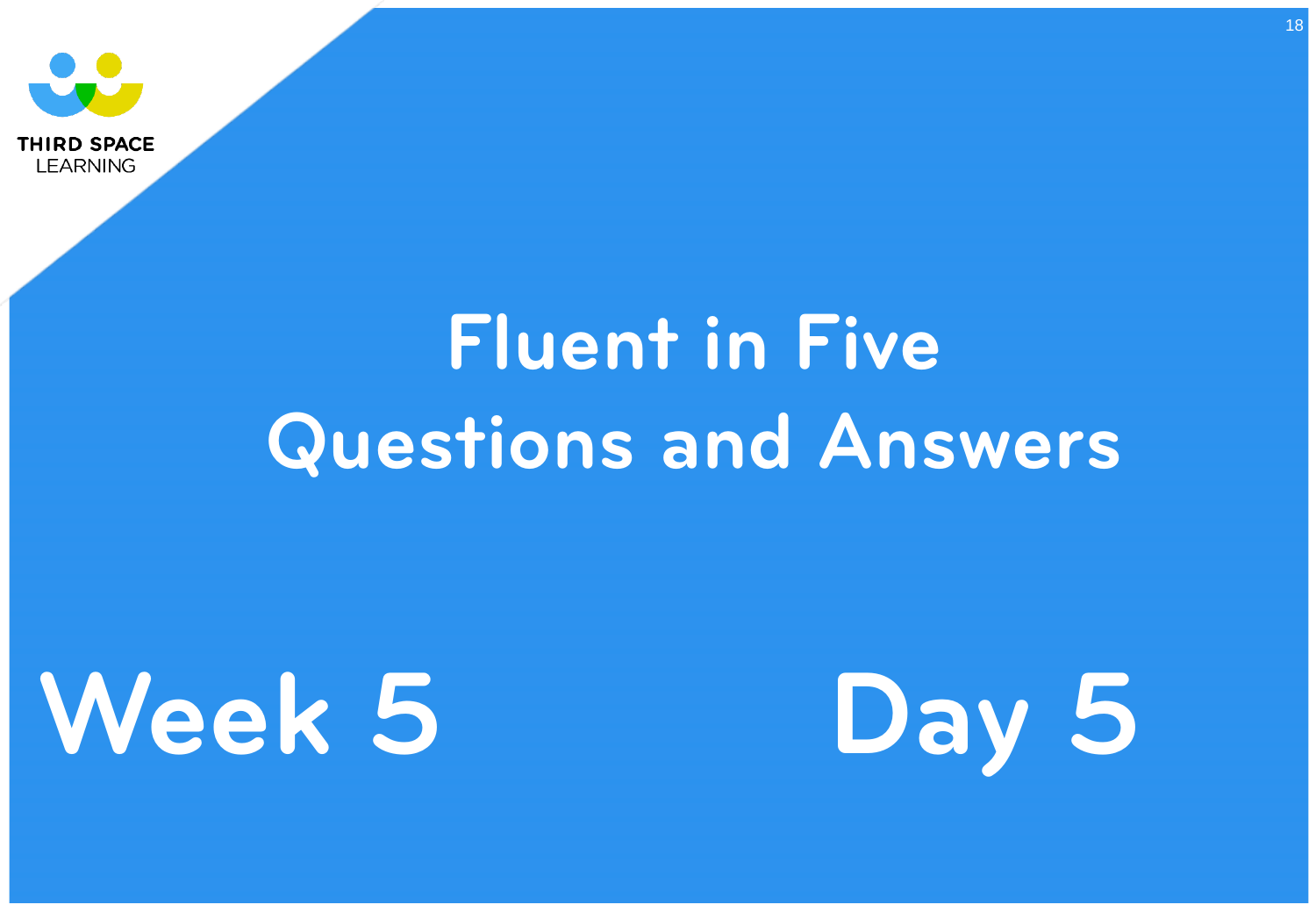



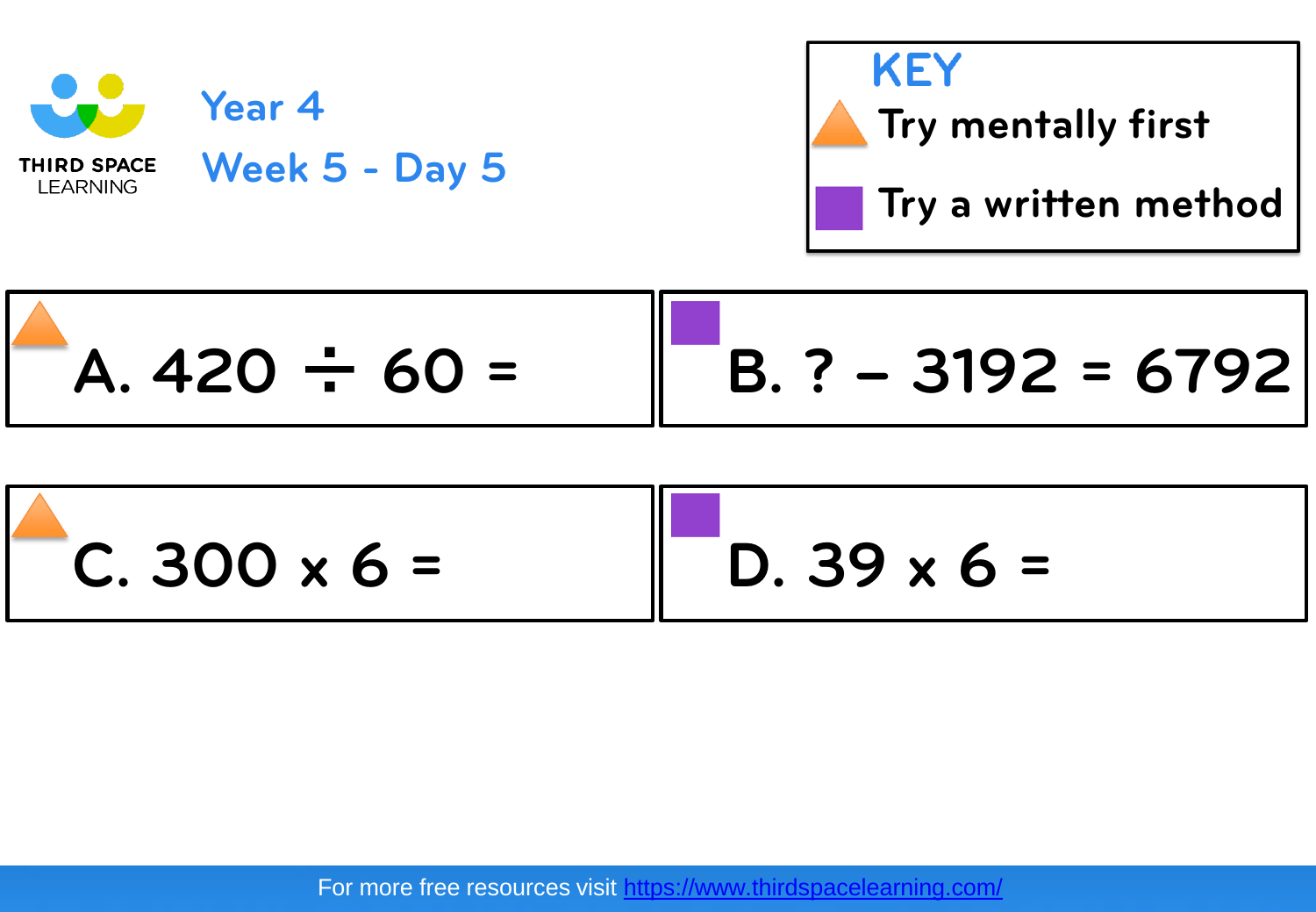![](_page_19_Picture_0.jpeg)

$$
\begin{bmatrix} 1.420 \div 60 = 1.3020 \div 60 = 1.302 \end{bmatrix}
$$

| $C. 300 \times 6 =$ | $D.39 \times 6 =$ |
|---------------------|-------------------|
|---------------------|-------------------|